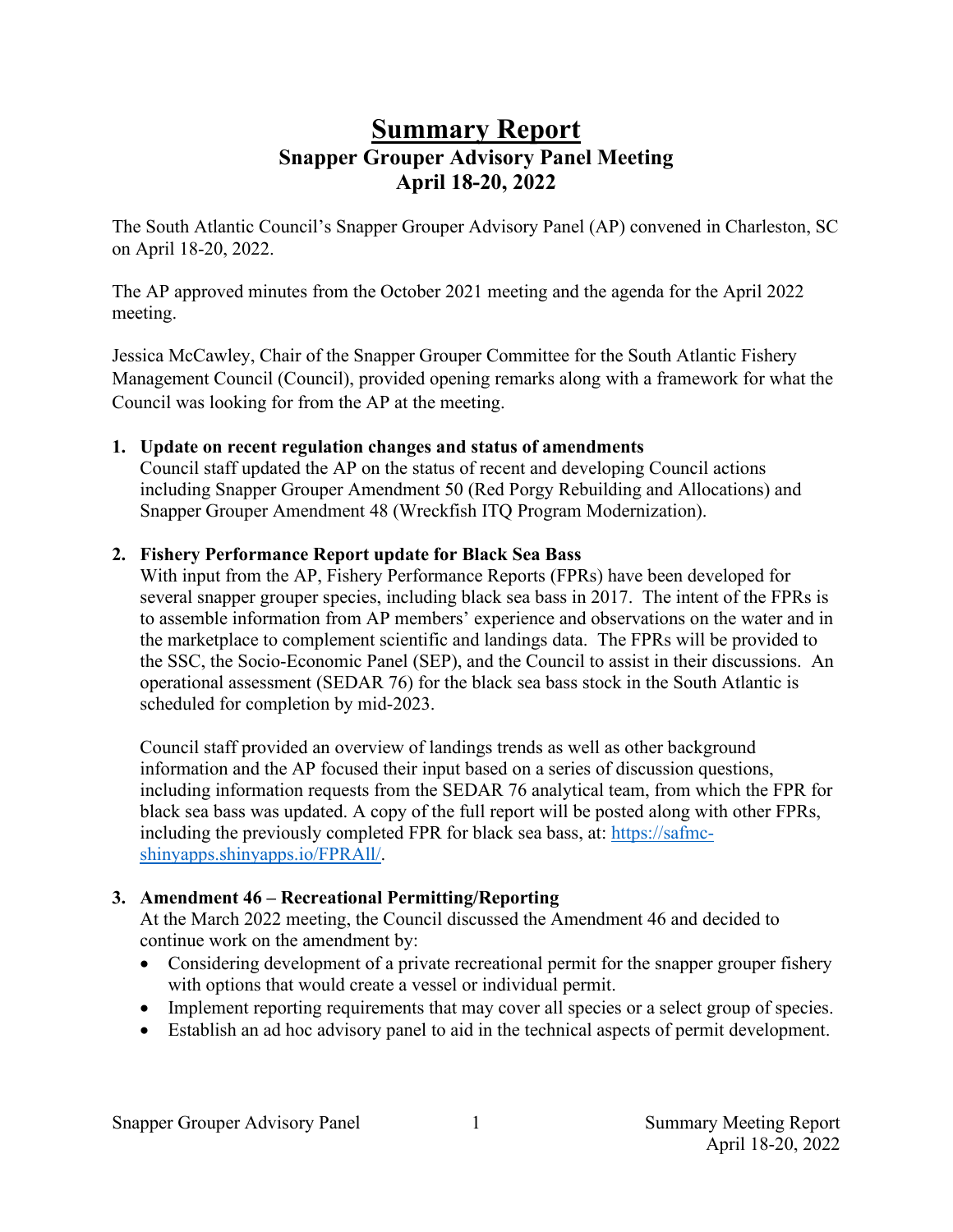The Council is scheduled to establish membership of the ad hoc advisory panel at the June 2022 meeting and will next discuss Amendment 46 at the September 2022 meeting. The AP was updated on the progress of Amendment 46 and provided the following comments:

- For reporting, consider prioritizing a smaller group of species and then potentially expand later.
- A private recreational permit is greatly needed. This amendment should be highly prioritized and move as fast as possible.
- To have permit come through without reporting could introduce moral hazard.
- Permit may aid in outreach/education efforts. Potentially distribute materials with issue of a permit.
- The commercial sector identified when they had too many participants; Is there a max number of recreational permits that should be allowed?
- Need to get data that can be used in stock assessments and need tangible result from requiring a permit.
- There are examples already in place such as the federal HMS permit.
- Having educated fishermen makes better compliance and management and a short test could be administered ahead of time. Not sure if testing to issue a permit is realistic.

# **4. Regulatory Amendment 35 – Snapper Grouper Release Mortality and Red Snapper**

In March 2022, the Council initiated a regulatory amendment to reduce release mortality in the snapper grouper fishery and implement catch levels for red snapper based on the SEDAR 73 stock assessment. SEDAR 73 indicating that the South Atlantic red snapper stock is overfished and experiencing overfishing, but is making adequate progress according to its current rebuilding plan. The assessment indicated that the majority of red snapper fishing mortality occurs as release mortality rather than through landings. While increased use of best practices, including descending devices, has increased survival rates for released fish, the high number of red snapper caught out of season has resulted in a high number of fish estimated to die as a result of being caught and released. Therefore, the Council is investigating potential management measures to reduce out-of-season encounters for red snapper, as well as other snapper grouper species.

The AP discussed the amendment and worked through a series of questions aimed at gathering background information on how the snapper grouper fishery generally operates regionally and input on how the Council could move forward. The AP provided the following comments and recommendations:

- *1.* Discussion question: *What time of year do you typically fish shallower water? What time of year do you typically fish deeper water?* 
	- *a. Generally speaking, what depth do you consider "deeper water" for your fishing practices? Please state region and sector/component so this can be noted with response.*
	- Lower Florida Keys: Deeper water is greater than 140 feet for bottom fishing.
	- South Florida: Typically fish shallower water in colder weather. Deeper water is typically considered beyond 180 feet.

Snapper Grouper Advisory Panel 2 2 Summary Meeting Report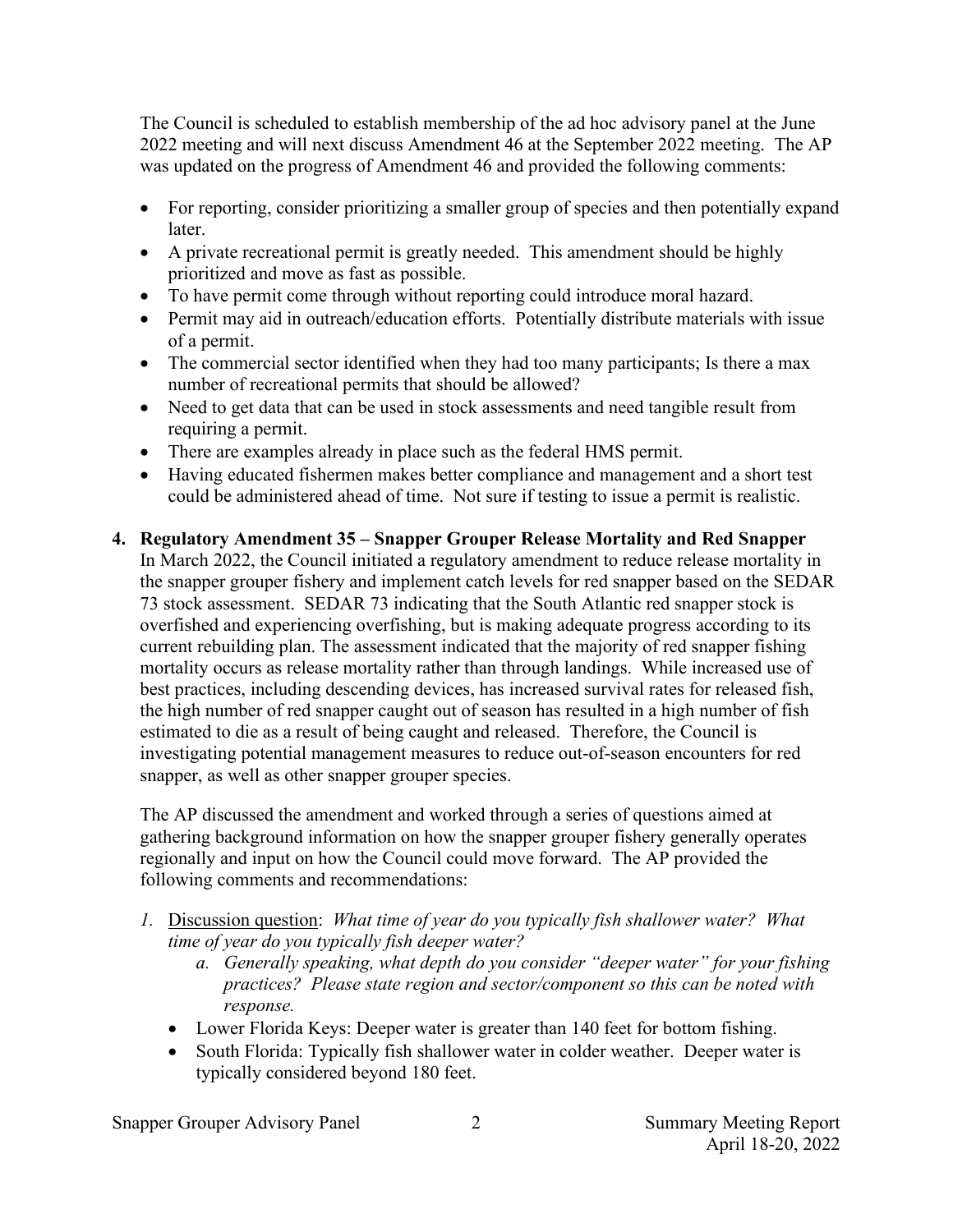- Northeast Florida: Typically fish in inshore and shallow in the Winter (more mackerel fishing in this time and area). Fish deeper in warmer weather/summer months. Deep water is typically beyond 150 feet.
- Georgia: In the winter typically fish shallower (less than 100 ft) and fish deeper in the summer.
- South Carolina: Fish shallower in winter and deeper in the summer months; may move to the nearshore reefs in September. Deep water is considered greater than 150 feet.
	- o Charter/HB South Carolina: Shallow water is within 30 nautical miles. From Mid-March through November typically fish depths of 45-75 feet, which is 5-35 nautical miles from shore. Tend to stay within 120 ft most of the time due to current.
- Southern North Carolina: Fish shallow water in May and deeper water (greater than 150 feet) in winter.
- Central North Carolina: Shallow water is 100-200 feet often targeting black sea bass and triggerfish. Move deeper to at least 60 fathoms for snowy grouper and blueline tilefish.
- Northern North Carolina: Fish shallower water in April and November; deeper from May through September.
- *2.* Discussion question: *Consider species that are targeted in areas of your region where red snapper are frequently caught and released while out of season. Consider local and sector effects in responses to the following questions:* 
	- *a. What are these target species?*
	- Florida Keys– Greater amberjack, mutton snapper (180-220 ft). Also, vermilion snapper, margate, and deep water grouper fishing west of Key West up to 500 ft.
	- South Florida Amberjack in 180-220 feet. When catching mutton snapper, grouper, triggerfish typically not interacting with red snapper if within 70-220 feet. Sharks are a pervasive issue.
	- Northeast Florida (Daytona area, commercial) Vermilion and mangrove snapper. In 60-120 feet, target vermilion and triggerfish off bottom until red snapper find you. Red snapper pervasive directly on the bottom.
		- o Changed technique to vertically avoid.
	- Georgia Triggerfish, black sea bass, and gag.
	- South Carolina Black sea bass, gray triggerfish, vermilion snapper, greater amberjack, grunts, scamp, gag, red grouper, and porgies in 60-200 feet.
		- o Target grouper June-Dec; larger circle hook reduces red snapper interactions.
	- Southeast North Carolina From January through April target trigger fish and black sea bass with few interactions with red snapper (in 70-110 feet).
	- Central North Carolina Previous areas fished for black sea bass and triggerfish can't be fished due to abundance of red snapper and sharks. Red snapper abundance today is similar to 80s.
	- Northeast North Carolina Black sea bass, gray triggerfish, vermilion snapper, greater amberjack, and grunts in 60 feet - 200 feet.

Snapper Grouper Advisory Panel 3 3 Summary Meeting Report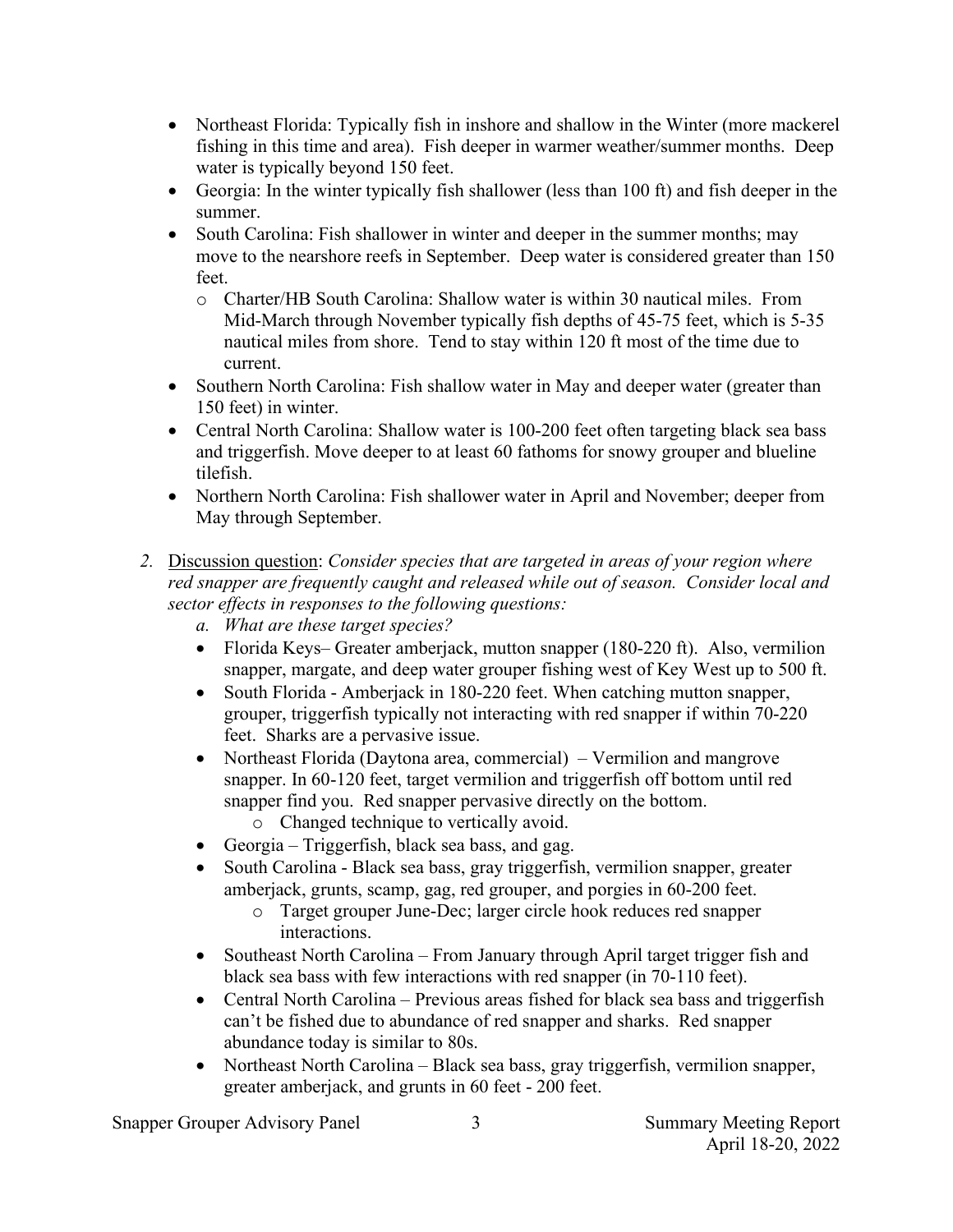- *b. What are the most critical times of year to retain access to these species? Are there times of year when fishing for these species could be closed or reduced if it meant a greater ACL and a longer season for red snapper?*
- Need assurance that any measures would be backed by a change to the red snapper ABC recommendation.
- Several AP member stated they do not want to lose access to other species and expressed disagreement with reductions to some species to increase harvest of others.
- The AP thinks that the stock is rebuilt. Management should not be considering further reductions for red snapper.
- Florida Red snapper encounters more in deeper water.
	- o Fish deeper water in summer, also when grouper is open.
- Lower Keys (Charter) Dependent on bottom fishing. Red snapper are not an important species in this area, so don't want to lose any access for other species.
- South Florida amberjack & mutton March-July is critical; black grouper May 1 is critical.
	- o April closure for greater amberjack; so in May, greater amberjack and grouper are especially critical.
	- o More red snapper encounters in deeper water.
		- Fish deeper water in summer, also when grouper is open.
- Northeast Florida Interact with red snapper when targeting vermilion snapper, triggerfish, and greater amberjack.
	- o Need full access to these species rather than increased access to red snapper.
	- o May-February are critical (commercial).
- Georgia For black sea bass, December-February.
	- o Keep vermilion snapper, April through June and September through October.
- Southeast South Carolina (Bluffton) For black sea bass, December-February.
	- o For vermilion snapper, April through June and September through October.
	- o Could consider reduction at other times for these species in this area.
- South Carolina (for-hire) Don't need to reduce others for red snapper.
- Southeast North Carolina Fewer red snapper interactions in winter in 70-120 ft; don't want to lose access to other species for red snapper.
- Central North Carolina Not able to reduce area/time of access to other species for greater retainment of red snapper. Interact with red snapper year-round.
- Northeast North Carolina Critical time is April-November. Access year-round is important and needed.
- *c. Considering decreased release survival at greater depths (increased barotrauma effects), if it meant a greater ACL and a longer season for red snapper, are there specific areas or depths of water that could be closed during non-critical times of year?*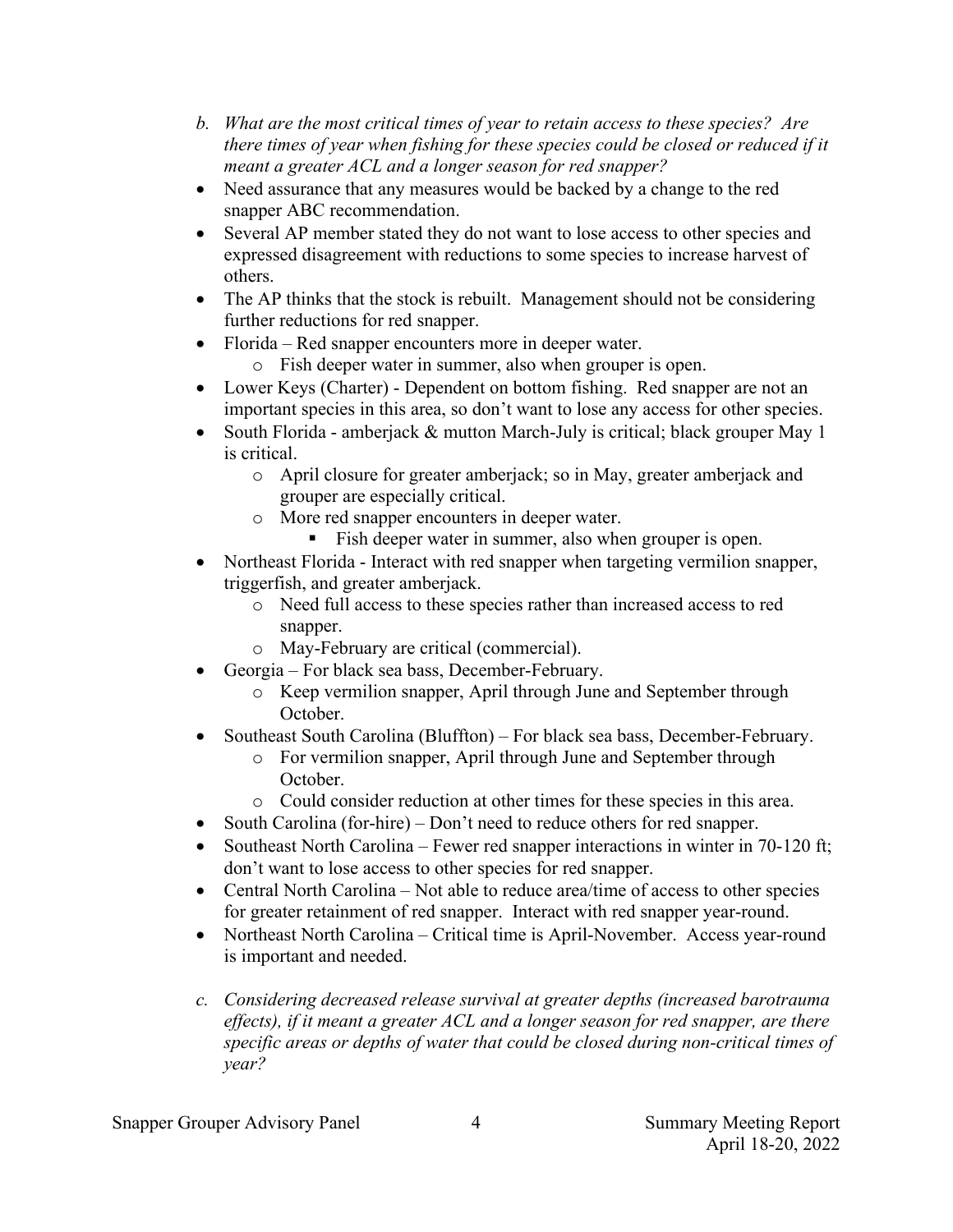- Many AP members felt that area or depth-based closures should not be considered.
- It was noted that access to shallow water is critical in the winter for South Florida.
- A bottom closure greater than 120ft could be considered for the recreational sector during the Shallow Water Grouper Closure (North Carolina).
- One member suggested closing red snapper to match the Shallow Water Grouper Closure and opening a 2 month season on either end of the SWG closure (South Carolina).

### Other Comments:

• Consensus Statement:

For Amendment 35, the AP was asked to provide suggestions to further reduce red snapper interactions while fishing for other species.

The AP was asked to consider punitive actions that may include bottom fishing closures and altered or shut seasons for other species in order to avoid red snapper interactions.

The AP presented opinion and suggestions in the best of faith. However, the overriding opinion and feeling of the AP is that red snapper are recovered. This is based on the collective on-the-water experience of the AP members. The AP overwhelmingly feels they were asked for suggestions to solve a problem that no longer exists.

The red snapper is highly abundant. The biomass of the species is largely assumed by the AP as recovered and sufficient in abundance and range to begin a pathway to more liberal regulation of the species.

- Investigate how effort could change if more fish were allowed to be kept during an open season.
- Hatteras for-hire sector would like Council to consider a red snapper recreational season (both components) earlier in the year.
	- o Potential additional benefits to black sea bass and grouper
	- o May reduce the red snapper population, reducing encounters before summer fishery
	- o Current season in peak of spawning
- If measures are enacted, consider regional differences in how the fisheries operate.
- Gear modifications could be considered to reduce overall discards in the recreational fishery:
	- o Single hook rigs (seasonal) (Priority: 1)
		- Trigger fishing (2 hook chicken rigs)
		- Grouper fishing  $(1 \text{ hook})$
	- o Jigs (with size or no live bait requirements) (Priority: 2)
		- Apply regionally north of 28 degrees.
	- o "Weak hook" requirements (possibly seasonal basis)
	- o Minimum hook size and maximum leader length (6-8 in) attached to heavy weight.
	- o What gets best "bang for buck" for gear restrictions?
	- o Consider coupling hot spot with gear restriction rather than complete closure

Snapper Grouper Advisory Panel 5 5 Summary Meeting Report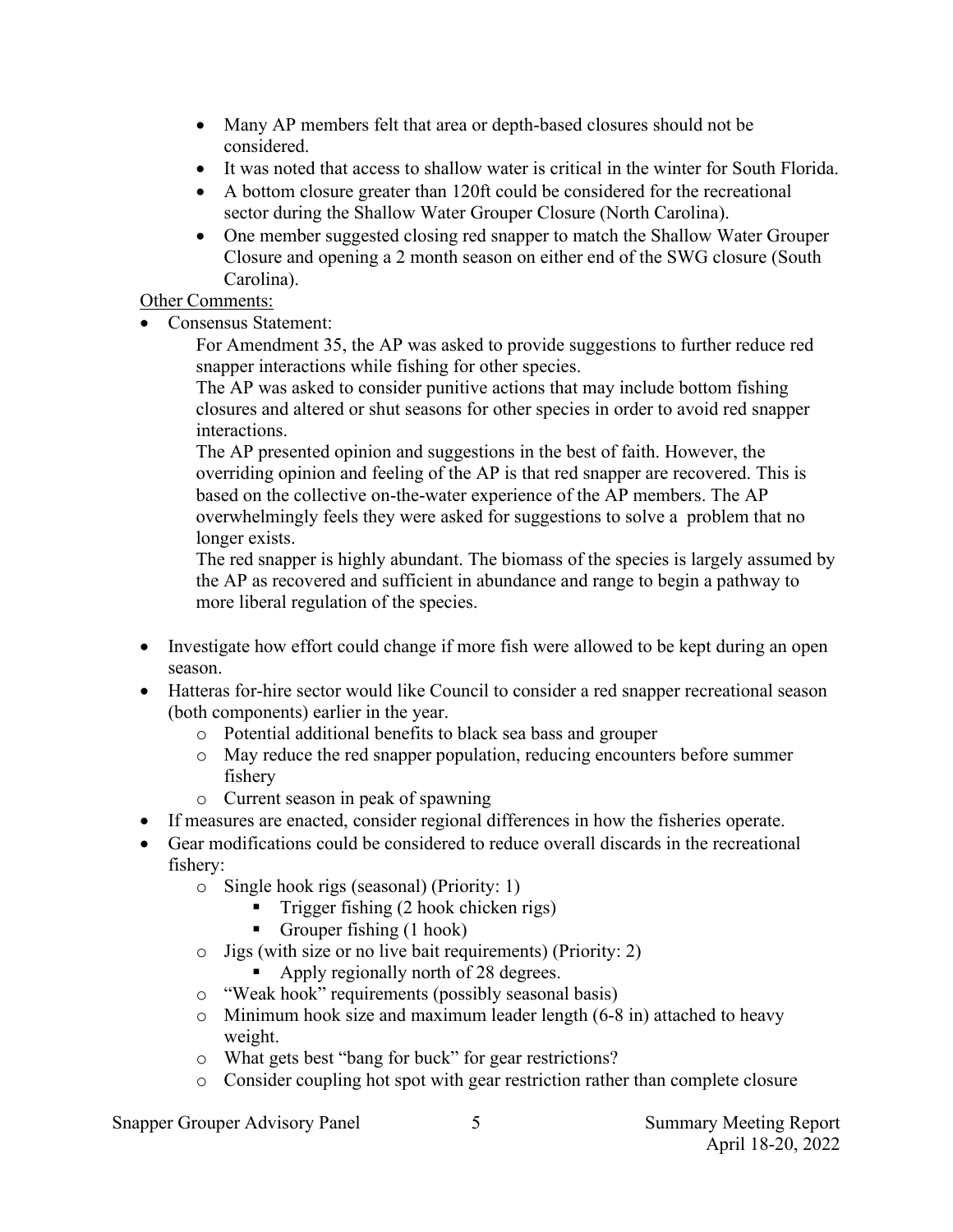#### **MOTION 1:** RECOMMEND THE COUNCIL EXCLUDE THE COMMERCIAL SNAPPER GROUPER FEDERAL PERMITTED FISHERMEN FROM DISCARD MORTALITY REDUCTION MEASURES IMPLEMENTED THROUGH REGULATORY AMENDMENT 35. **MOTION APPROVED**

**MOTION 2**: RECOMMEND THAT FEDERALLY PERMITTED CHARTER AND HEAD BOATS BE EXCLUDED FROM SEASONAL OR SPATIAL CLOSURES CONSIDERED IN REGULATORY AMENDMENT 35. **MOTION APPROVED**

### **5. Amendment 49 – Greater Amberjack**

In March 2022, the Council reviewed the draft amendment and approved it for public hearings. The Council changed its selected preferred alternatives for Action 2 (sector allocations) and Action 3 (recreational minimum size limit) and chose not to select a preferred alternative for Action 4 (commercial minimum size limit) prior to public hearings. The Council requested additional feedback from the AP on actions included in Amendment 49, particularly with consideration of cumulative effects of multiple management changes for greater amberjack as well as management changes being considered through other ongoing amendments for the snapper grouper fishery. The AP provided the following comments and recommendations:

Comments:

- In general, there were concerns over the health of the greater amberjack stock. It was noted that:
	- o Greater amberjack may be in similar situation to gag or snowy in that they appear to be declining; may be better to be more conservative now (North Carolina).
	- o Not seeing as many greater amberjack in recent years (North Carolina; Cape Canaveral and Stuart, Florida).
	- o The fishery has not been catching ACL as it currently stands.
- It is important to keep greater amberjack open, including April, as a larger species that can be retained on a recreational trip (South Carolina- Charter).

# **MOTION 3**: RECOMMEND THE FOLLOWING TO THE COUNCIL:

1. TOTAL ACL EQUALS THE 2026/2027+ ABC (2,669,000 LBS)

2. KEEP THE CURRENT ALLOCATION (ACTION 2 - ALTERNATIVE 1), 59.34% RECREATIONAL AND 40.66% COMMERCIAL

3. KEEP THE CURRENT RECREATIONAL SIZE LIMIT (ACTION 3 – ALTERNATIVE 1), 28 INCHES.

4. CHANGE THE COMMERCIAL MINIMUM SIZE LIMIT TO 34 INCHES.

5. KEEP THE APRIL SPAWNING CLOSURE AS IT CURRENTLY IS (ACTION 6 – ALTERNATIVE 1).

6. RETAIN THE CURRENT TRIP LIMIT FOR BOTH COMMERCIAL SEASONS (ACTION 5 – ALTERNATIVE 1).

# **MOTION APPROVED**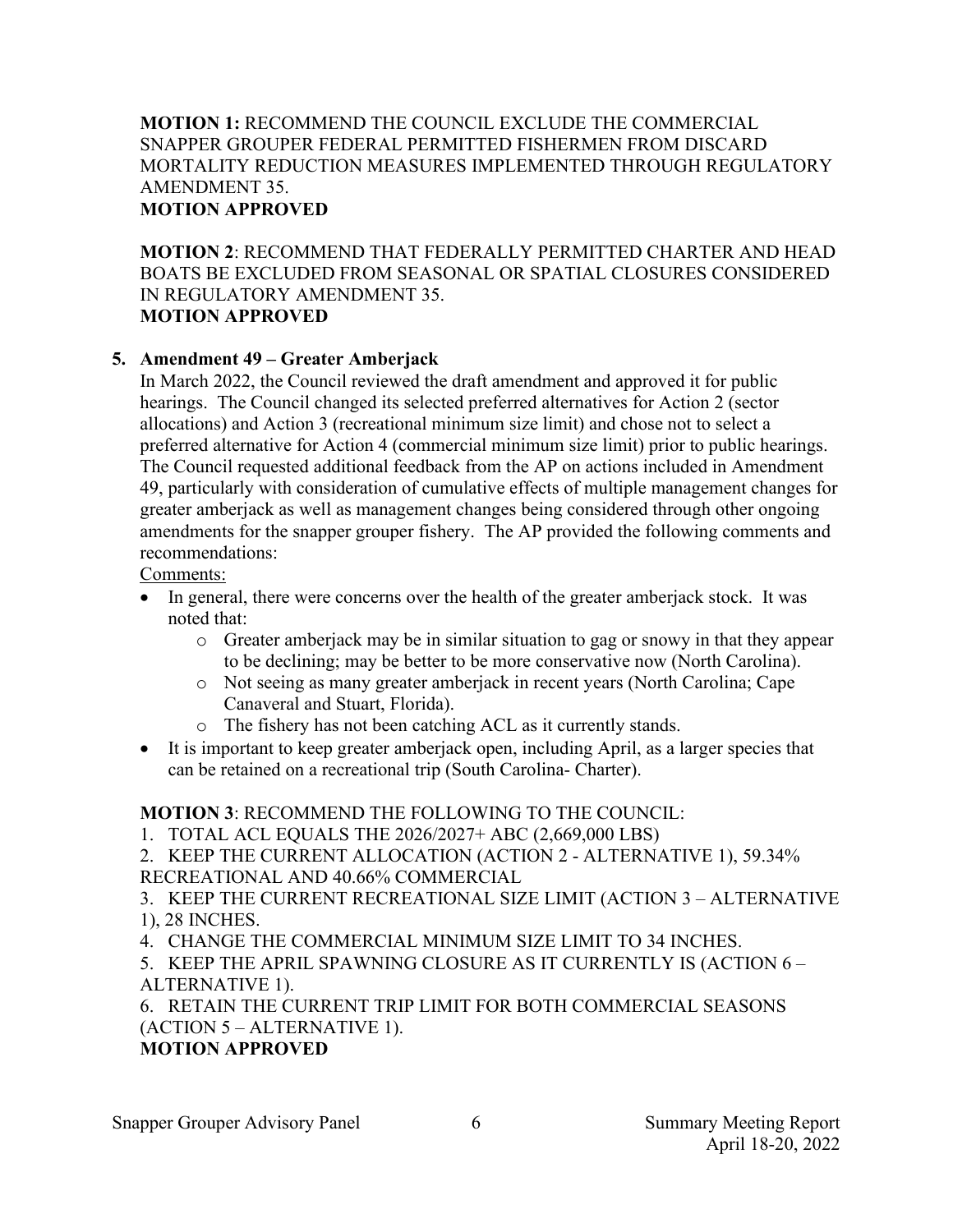*Rationale for motion*: Compromise and working together between sectors and regions for most equitable fishery possible, and retaining sustainability in the amberjack fishery. General consensus that the AP does not feel the stock is as healthy as suggested by the assessment.

### **6. Amendment 51 – Snowy Grouper**

The Council directed staff to start work on a plan amendment in June of 2021 in response to the most recent snowy grouper assessment (SEDAR 36 Update 2020). This assessment indicated that the South Atlantic stock of snowy grouper is both overfished and experiencing overfishing. Amendment 51 will update the ABC, ACL and OY, allocations, and management measures for snowy grouper. Snowy grouper currently has a 34-year rebuilding plan in place ending in 2042 that will not be modified through Amendment 51. During the March 2022 meeting the Council reviewed scoping comments, which mainly discussed the reduction of the commercial trip limit, made modifications to actions and options, and requested specific feedback from the AP on the commercial trip limit and recreational season. The AP provided the following comments and recommendations:

### Comments:

- Seasonality:
	- o Typically year-round fishing, weather permitting. Historically April was an important month.
	- o Golden tilefish hook and line (GT H/L) boats need snowy grouper open during the GT H/L season.
	- o Longliners catch them as bycatch throughout the longline golden tilefish season.
	- o Near the end of golden tilefish longline season, boats will target snowy and yellowedge grouper.
	- o Some boats do a few snowy targeted trips after golden tilefish longline season closes.
- Regional Differences:
	- o Weather can cause access differences across the region.
	- o South FL year-round fishing due to proximity to deep water.
	- o There are concerns over snowy grouper discards while targeting golden and blueline tilefish (when snowy grouper are out of season or catches exceed 200 pounds in-season).
- Deepwater closure after private recreational season?
	- o Can't just close area for snowy grouper tilefish and snowy should coincide.
	- o Golden tile is open year-round. Blueline tilefish is open when snowy is open.
	- o Not in favor of a depth-based closure.
	- o Recreational access is easier with updated technology.
- AP Concerns:
	- o MRIP FES may be underestimating all recreational snowy catch.
	- o Typically catching both snowy and tilefish on the relatively similar locations (around 360 feet).
	- o Are fish north of Hatteras being accurately accounted for?
	- o 100% release mortality may be inaccurate descending devices are effective for this species. Improved education for deep water best fishing practices could be helpful.

Snapper Grouper Advisory Panel 7 7 Summary Meeting Report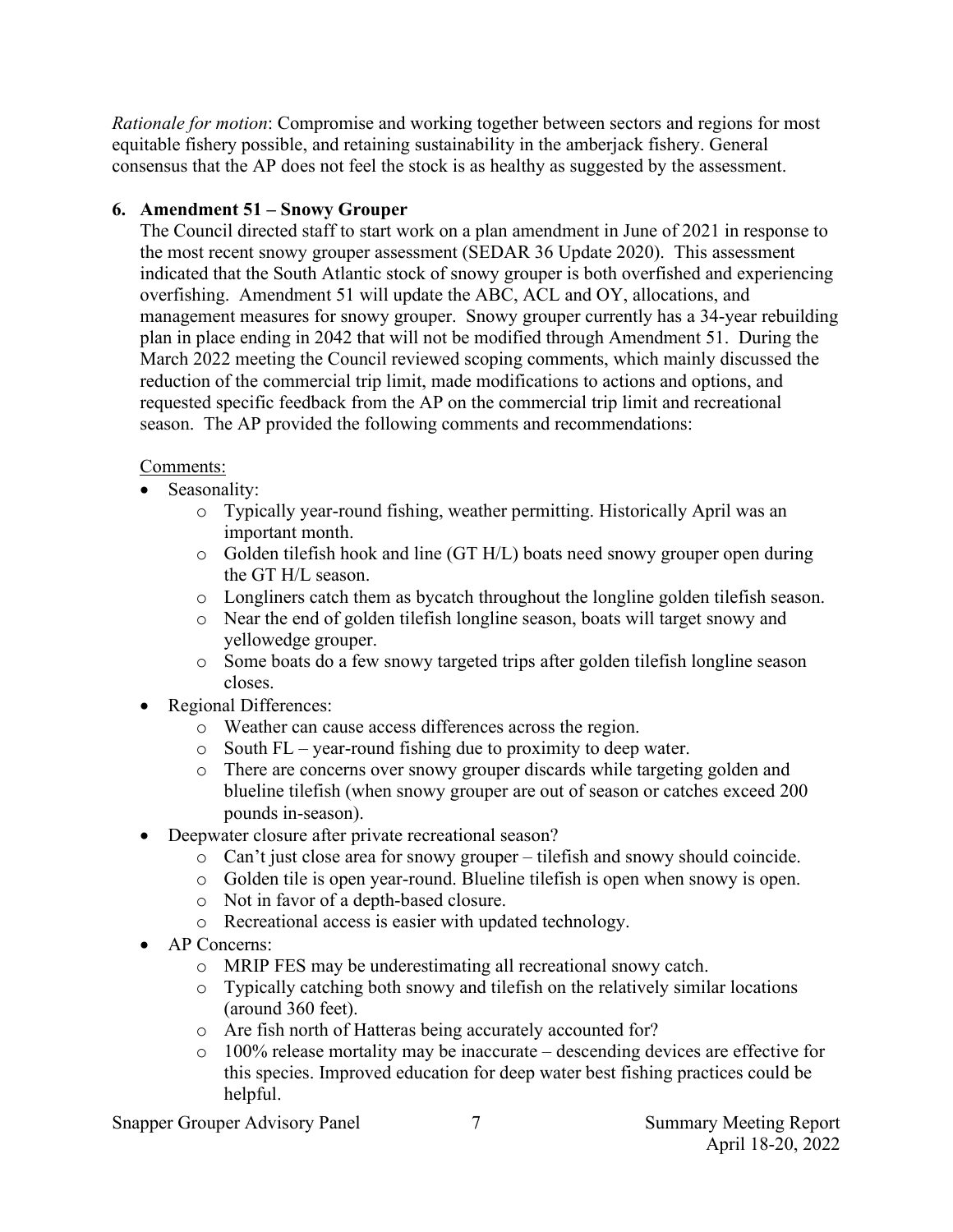Recommendations:

- Retain the 200 lbs gw trip limit (currently Preferred Alternative 1 (No Action) in Action 3).
- Consider increasing the commercial trip limit (Action 3).
- Choose Alternative 2 as preferred in Action 4 (recreational season). This will coincide with the opening for shallow water grouper.

#### **MOTION 4**: AP RECOMMENDS ADDING AN ALTERNATIVE THAT WOULD RETAIN THE IN-SEASON AM AND REMOVE THE STOCK STATUS FROM THE POST-SEASON AM. **MOTION APPROVED**

# **7. Amendment 52 – Golden Tilefish and Blueline Tilefish**

The Council received the results of the golden tilefish assessment [\(SEDAR 66\)](http://sedarweb.org/sedar-66-stock-assessment-report-south-atlantic-tilefish-revised-5142021) and the SSC's recommendations for the overfishing limit (OFL) and ABC at their June 2021 meeting. The SSC determined the stock is no longer experiencing overfishing, nor overfished. The Council directed staff to begin work on a plan amendment. The Council, during the December 2021 meeting, reviewed the AP's input in October 2021 and an options paper for golden tilefish. After receiving an overview from NMFS SERO on overages of the blueline tilefish, the Council added blueline tilefish to the amendment and approved it for scoping. Scoping was conducted in February of 2022 and during the March 2022 meeting the Council reviewed scoping comments and modified golden tilefish actions and alternatives and added actions to address postseason accountability measures for the blueline tilefish recreational sector and modification to recreational management measures. The AP provided the following comments and recommendations:

# Comments:

# *Actions 1 and 2*

- Clarify that catch levels are dependent on when the amendment is implemented.
- Continued concern about uncertainty of recreational data, especially for deepwater species, and improving technology that allows more people to access them.

# *Action 3*

- Golden tilefish is important for the market when SWG are closed.
- Longline endorsement holders may benefit from a January 15 opening.
	- o Social benefits to families at the start of the year.
	- o Extend fishing closer to Easter.
- Retain the January 1 start date for the HL sector to allow them a "head start" for the year before the LL sector begins fishing.
- More and more participation in the HL fishery (also buoy gear in recent years) is rationale for consideration of a HL endorsement.

*Action 4* 

Snapper Grouper Advisory Panel 8 8 8 Summary Meeting Report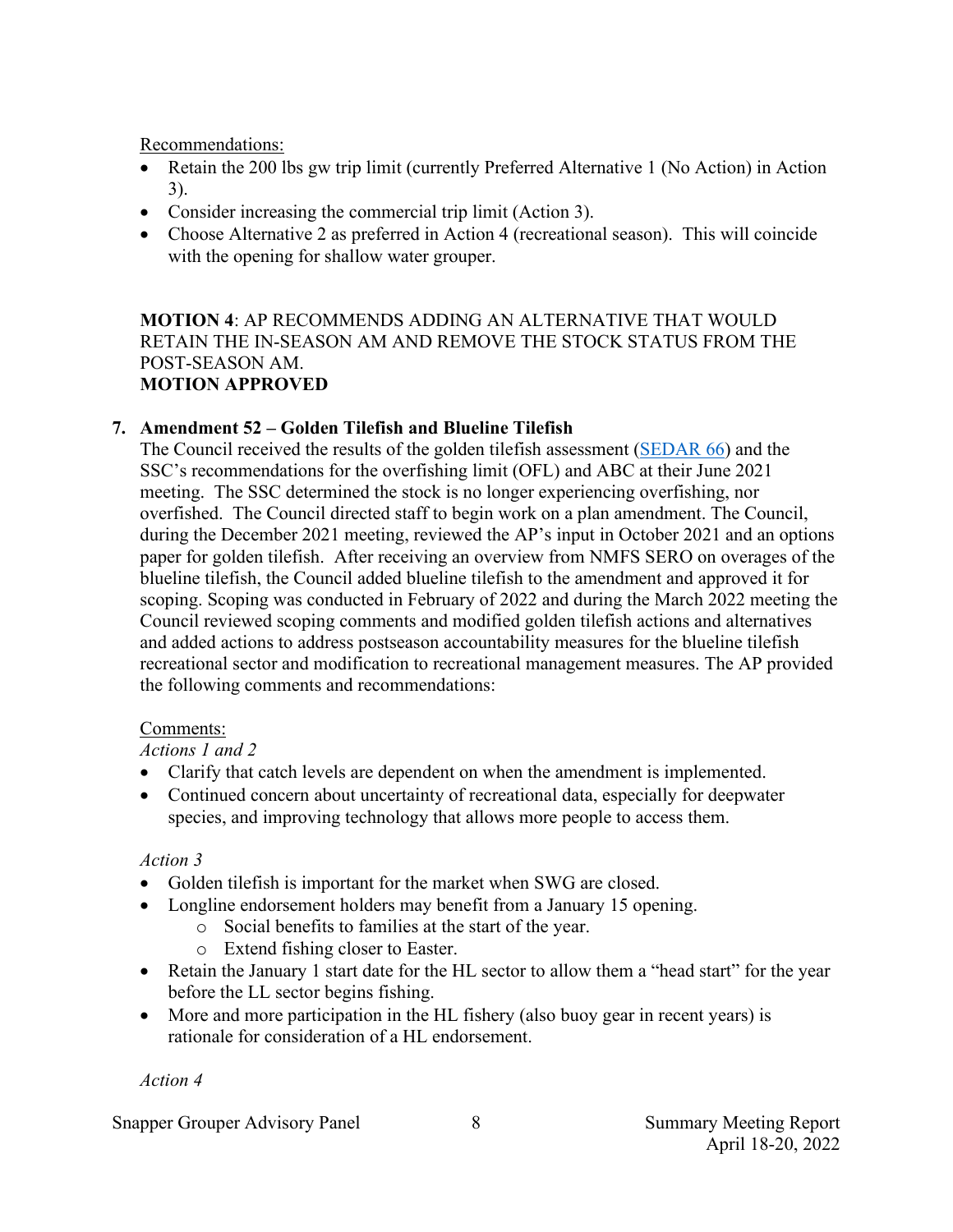- Public comments provided to AP members:
	- o incidental allowance for the LL sector is not acceptable
	- o LL fishermen would like consideration of a bycatch allowance
- After LL fishing is over, there is bycatch of golden tilefish and a bycatch allowance would reduce unnecessary mortality and allow for the fish to enter the market
- Some vessels with LL endorsements continue to fish for yellowedge grouper after the golden tilefish LL quota is caught. Also target sharks and wreckfish.
- Consider a hook and line endorsement to allow vessels that use longline to be allowed to retain golden tilefish after the LL quota is harvested
- Consider subtracting the bycatch allowance from the following year's LL quota
- Consider possible regional inequality in access (NC vs. FL)

### *Action 6*

- North of Cape Hatteras, blueline tilefish are abundant in shallower water.
- Eliminating possession by captain and crew would be appropriate if needed; however, the Council could consider waiting until after the stock assessment is completed to consider changes to management measures.
- Blueline tilefish is an important species for the for-hire sector in northeastern NC. When dolphin or tuna are not available, blueline tilefish fill that gap.
- 3 per person with a maximum of 18.
- Consideration of current economic conditions to make changes to the possession limit for captain and crew.

# *Action 7*

• Consider making the season coincide with the snowy grouper recreational season (alternative 4: May 1-June 30)

### **MOTION 5**: RECOMMEND THAT THE COMMERCIAL LONGLINE SECTOR OPEN ON JANUARY 15. (ACTION 3, SUB-ALTERNATIVE 2a) **MOTION APPROVED**

**MOTION 6**: CONSIDER A GOLDEN TILEFISH HOOK-AND-LINE ENDORSEMENT AND BRING BACK TO THE AP AT A LATER DATE **MOTION APPROVED**

**MOTION 7:** CONVENE A MEETING OF THE LONGLINE ENDORSEMENT HOLDERS TO DISCUSS WAYS TO MANAGE THEIR FISHERY. **MOTION APPROVED**

**MOTION 8**: RECOMMEND THAT THE COUNCIL CONSIDER CONVENING A MEETING OF THE LONGLINE ENDORSMENT HOLDERS TO EXPLORE WAYS TO ADDRESS THE BYCATCH ISSUE. **MOTION APPROVED**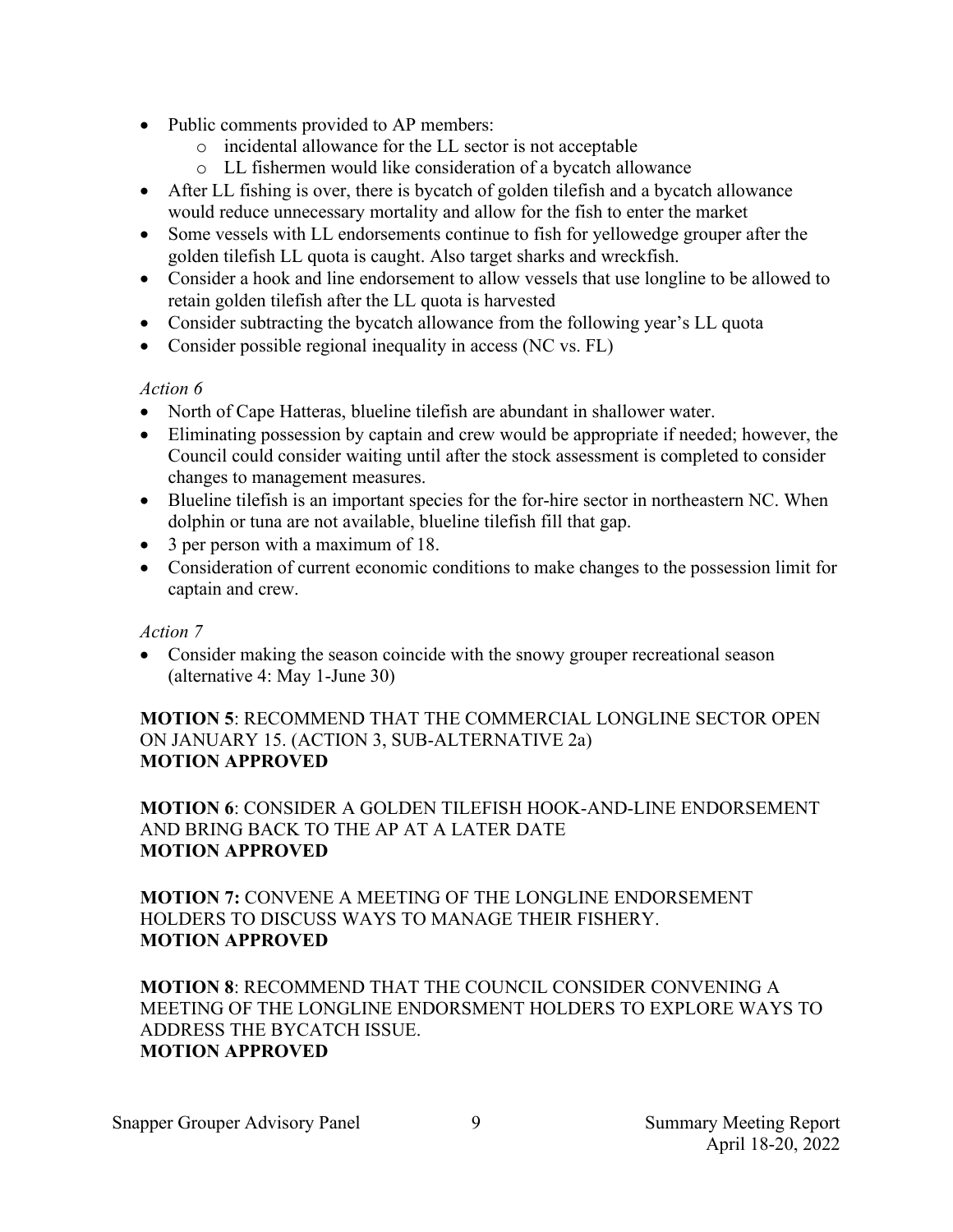### **MOTION 9:** RECOMMEND ALTERNATIVE 2 AS PREFERRED (ACTION 5; REC AMS FOR GT) **MOTION APPROVED**

### **MOTION 10:** RECOMMEND THE COUNCIL SELECT ALTERNATIVE 1 AS PREFERRED (ACTION 7; BT REC SEASON) **MOTION APPROVED**

### **MOTION 11**: RECOMMEND THE COUNCIL SELECT ALTERNATIVE 2 AS PREFERRED (ACTION 8; REC AMS FOR BT) **MOTION APPROVED**

### **8. Update on Amendment 53 – Gag Grouper**

The Council directed staff to start work on a plan amendment in June of 2021 in response to the most recent gag assessment (SEDAR 71 2021). This assessment indicated that the South Atlantic stock of gag is both overfished and experiencing overfishing. Amendment 53 will establish a rebuilding plan, update the ABC, ACL and OY, allocations, and management measures for gag. During the March 2022 meeting the Council reviewed scoping comments, which mainly discussed restrictions to spearfishing gear. The AP provided the following comments and recommendations:

### *Action 1*

• The private recreational sector needs to be defined (i.e., tag or endorsement) for gag to have a better chance of rebuilding.

# *Action 3*

- Both a 300 lbs (Alternative 3) and 400 lbs (Alternative 4) were noted as the AP's preferred alternatives for this action.
- An AP member noted that a smaller trip limit should be put in place if spearfishing is allowed during the rebuilding.
- The commercial sector would like to see a longer commercial season versus a larger trip limit.

### *Action 4*

• An additional spring month added to the spawning season closure would be optimal.

# *Sub-action 5a*

• The AP recommended a vessel limit of 4 or 6 fish per vessel (Alternatives 3 or 4).

# *Sub-action 5b*

• Some AP members noted that an additional spring month added to the spawning season closure would be optimal, however it was also noted that it is crucial for the charter sector to open May 1.

# **9. Elect Chair/Vice Chair**

Snapper Grouper Advisory Panel 10 Summary Meeting Report